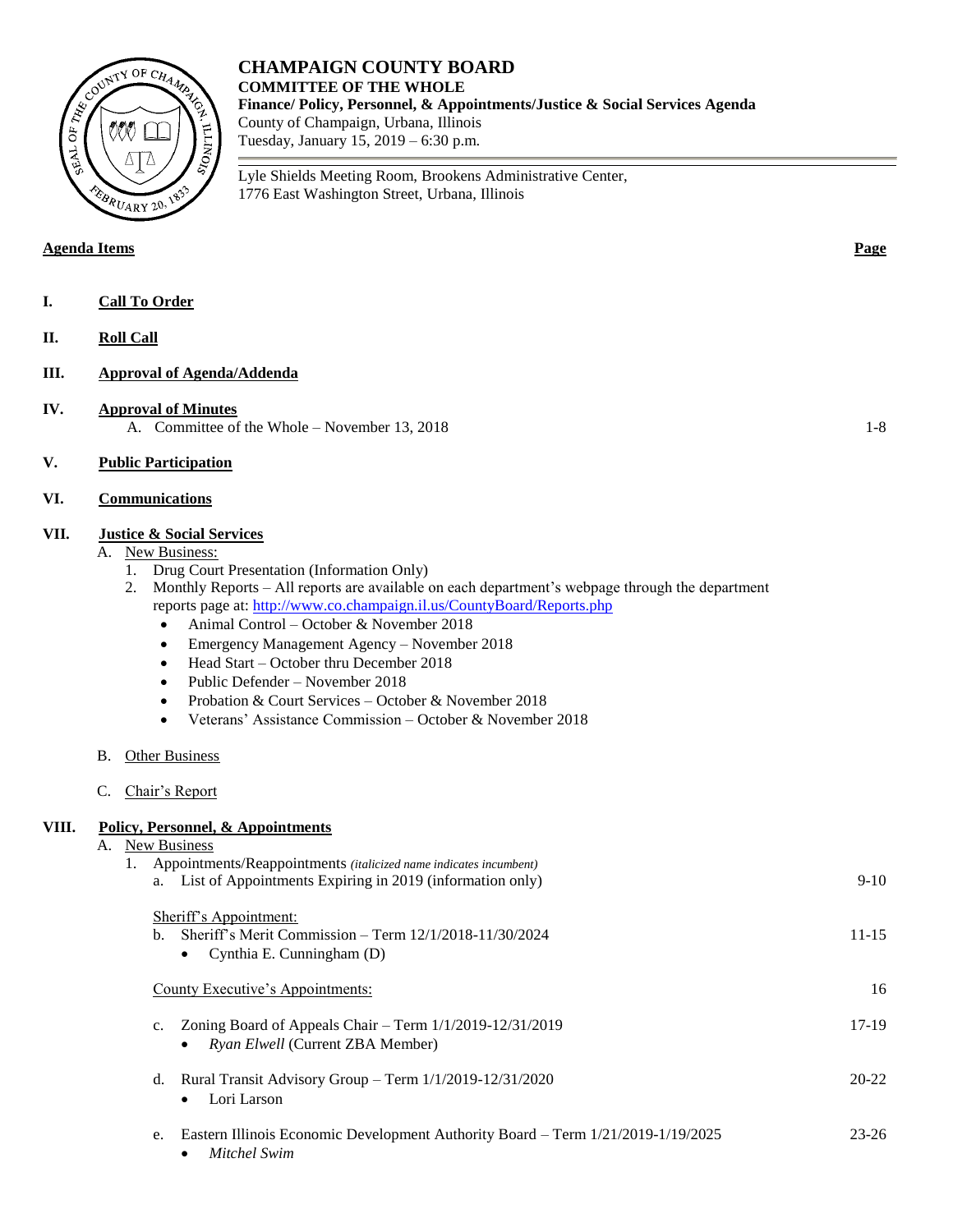*Page 2*

|    | 2.                   | <b>County Clerk</b><br>December 2018 & Semi-Annual Reports<br>a.                                                                                                                                                                                                                                                                                                                                                                                                                     | $27 - 28$      |
|----|----------------------|--------------------------------------------------------------------------------------------------------------------------------------------------------------------------------------------------------------------------------------------------------------------------------------------------------------------------------------------------------------------------------------------------------------------------------------------------------------------------------------|----------------|
|    | 3.                   | County Executive<br>Monthly HR Report - November & December 2018<br>a.<br>Job Content Evaluation Committee Recommendation for Circuit Clerk Positions:<br>b.<br><b>Financial Manager</b><br>$\bullet$<br><b>Account Clerk</b><br>٠                                                                                                                                                                                                                                                   | 29-34<br>35-44 |
| В. |                      | <b>Other Business</b>                                                                                                                                                                                                                                                                                                                                                                                                                                                                |                |
|    |                      | C. Chair's Report<br>1. County Executive Appointment Expiring February 28, 2019: (Information Only)<br>Lincoln Legacy Committee - 1 Vacancy, Term 3/1/2019-2/28/2022                                                                                                                                                                                                                                                                                                                 |                |
|    |                      | D. Designation of Items to be Placed on the Consent Agenda                                                                                                                                                                                                                                                                                                                                                                                                                           |                |
|    | <b>Finance</b><br>1. | A. New Business<br><b>Budget Amendments/Transfers</b><br>a. Budget Amendment 18-00076<br>Fund 080 General Corporate / Dept. 042 Coroner<br>Increased Appropriations: \$16,375<br>Increased Revenue: \$7,478<br>Reason: to Cover End of Year Former Employee Benefit Payout and Part-time Staff Additional<br>Coverage. Reimburse Autopsy Line Item for Fees Collected for Lab Expenses of Other Counties and<br>Additional Champaign County Autopsy Expenses through End of December | 45             |
|    |                      | Budget Amendment 18-00077<br>b.<br>Fund 685 Specialty Courts / Dept. 031 Circuit Court<br>Increased Appropriations: \$2,000<br>Increased Revenue: \$2,000<br>Reason: Increased Revenue was Received and will be Used to Cover Increased Drug Court<br>Expenditures                                                                                                                                                                                                                   | 46             |
|    |                      | Budget Amendment 18-00081<br>c.<br>Fund 621 State's Attorney Drug Forfeitures / Dept. 041 State's Attorney<br>Increased Appropriations: \$10,000<br>Increased Revenue: None: from Fund Balance<br>Reason: An Increase in Appropriations for End of Year Expenses. Increase will come from Fund<br><b>Balance</b>                                                                                                                                                                     | 47-48          |
|    |                      | Budget Amendment 18-00082<br>d.<br>Fund 080 General Corporate / Dept. 041 State's Attorney<br>Increased Appropriations: \$1,831<br>Increased Revenue: \$1,831<br>Reason: Increase in Appropriations to Match State Approved and Funded Increase to State's Attorney<br>Salary                                                                                                                                                                                                        | 49             |
|    |                      | Budget Transfer 18-00008<br>e.<br>Fund 080 General Corporate / Dept. 041 State's Attorney<br>Total Amount: \$23,918<br>Reason: Transfer of Personnel Appropriations to Pay for Personnel Expenses in Fund 675 Due to<br>Loss of Grant Funding                                                                                                                                                                                                                                        | 50             |

**IX.**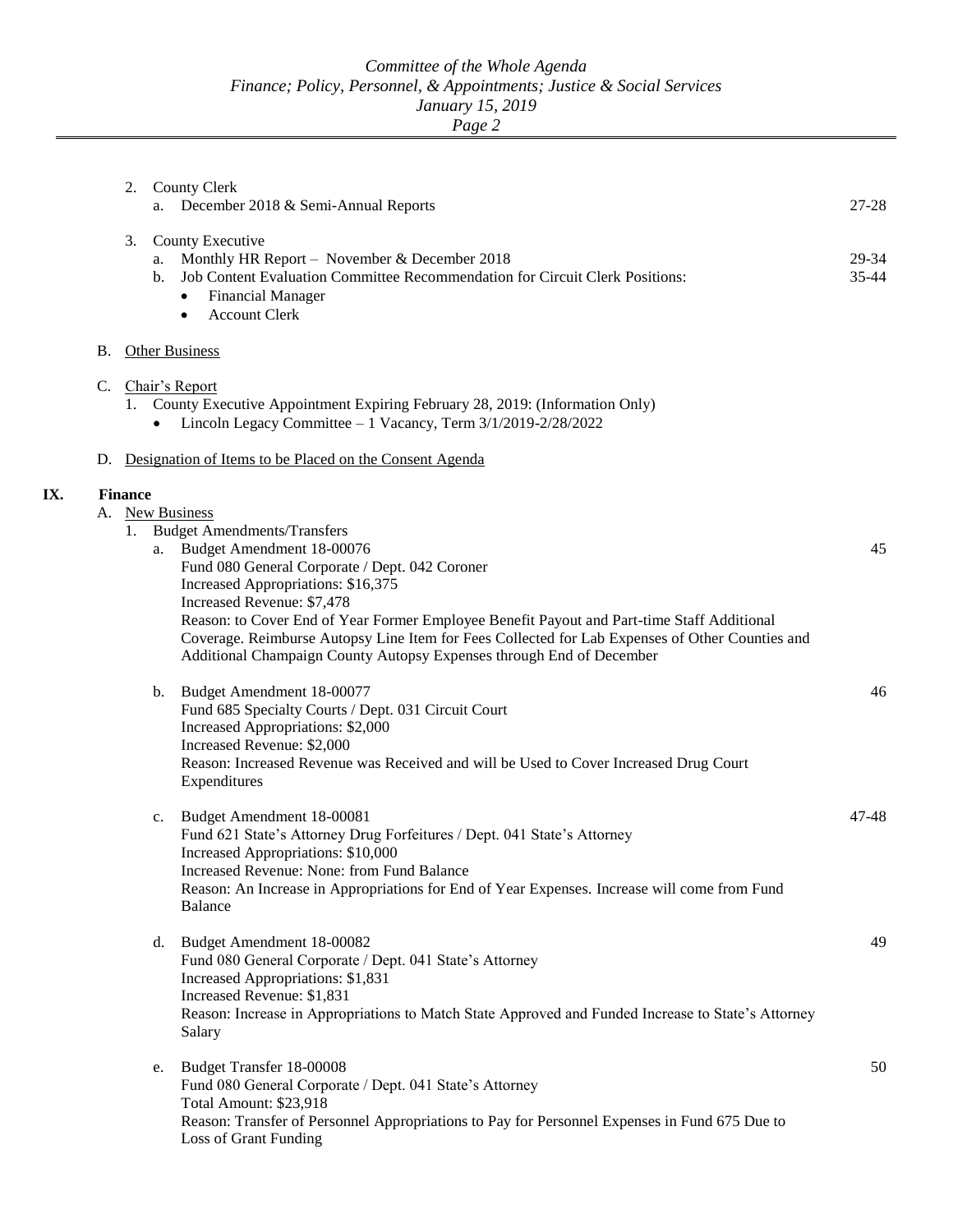*Page 3*

|    | f. | Budget Amendment 18-00086<br>Fund 610 Working Cash / Dept. 026 County Treasurer<br>Increased Appropriations: \$3,787<br>Increased Revenue: \$3,787<br>Reason: Earned More Interest Than Anticipated                                                                                                                                                                                                                                                                                                                                                                                                                                                                                            | 51        |
|----|----|------------------------------------------------------------------------------------------------------------------------------------------------------------------------------------------------------------------------------------------------------------------------------------------------------------------------------------------------------------------------------------------------------------------------------------------------------------------------------------------------------------------------------------------------------------------------------------------------------------------------------------------------------------------------------------------------|-----------|
|    | g. | Budget Amendment 19-00005<br>Fund 075 Regional Planning Commission / Dept. 870 Weatherization - NICOR<br>Increased Appropriations: \$85,000<br>Increased Revenue: \$85,000<br>Reason: to Accommodate a New Contract with NICOR that Supplements the Illinois Home<br>Weatherization Assistance Program. This Contract will Provide Enhanced Weatherization Services in<br>Northern Champaign County, Including Insulation, Air Sealing, and Health & Safety Measures for an<br>Additional 10 Income-Eligible Households.                                                                                                                                                                       | 52-53     |
|    | h. | Budget Amendment 19-00006<br>Fund 075 Regional Planning Commission / Dept. 847 Permanent Supportive Housing-Physical<br>Disabilities-Even<br>Increased Appropriations: \$26,000<br>Increased Revenue: \$26,000<br>Reason: to Accommodate Alternating Program Years to Provide Subsidized Rental Assistance for<br>Low-Income Disabled Adults                                                                                                                                                                                                                                                                                                                                                   | 54        |
|    | i. | Budget Amendment 19-00007<br>Fund 075 Regional Planning Commission / Dept. 848 Champaign County Safety Forecasting Tool<br>Increased Appropriations: \$184,200<br>Increased Revenue: \$184,200<br>Reason: Provides for the Development of a Safety Forecasting Tool for Estimating Future Crashes<br>and Projections of Average Daily Traffic Using the Travel Demand Model. This Tool will Provide a<br>Platform to Select and Prioritize Projects on Safety, Guide Corridor and Intersection Safety<br>Enhancements, and Support Cost-Benefit Analyses of Future Projects. It will be a Data-Driven Tool<br>Which will Require Geometric Information of Intersections and Corridor Segments. | 55-57     |
|    | j. | Budget Amendment 19-00008<br>Fund 850 Geographic Information System Joint Venture / Dept. 111 Operations & Administration<br>Increased Appropriations: \$42,000<br>Increased Revenue: \$27,000<br>Reason: for Acquisition of LIDAR through USGS 3D Elevation Program. The Majority of the<br>Expenditure to be Paid with Pass through Funds from the Member Agencies as Reflected in the<br>Requested Revenue Increases. Funds from the CCGISC Fund Balance will be Used for the<br>Remainder of the Expenditure                                                                                                                                                                               | 58-59     |
| 2. | a. | Treasurer<br>Monthly Reports – November-December 2018 – Reports are available on the Treasurer's Webpage<br>at: http://www.co.champaign.il.us/treasurer/Reports.php                                                                                                                                                                                                                                                                                                                                                                                                                                                                                                                            |           |
| 3. | a. | Auditor<br>Monthly Report – November - December 2018 – Reports are available on the Auditor's Webpage at:<br>http://www.co.champaign.il.us/Auditor/countyboardreports.php                                                                                                                                                                                                                                                                                                                                                                                                                                                                                                                      |           |
| 4. | a. | Animal Control<br>Request Approval of Shelter Medicine Agreement Between the Board of Trustees of the University<br>of Illinois and Champaign County Animal Control                                                                                                                                                                                                                                                                                                                                                                                                                                                                                                                            | $60 - 64$ |